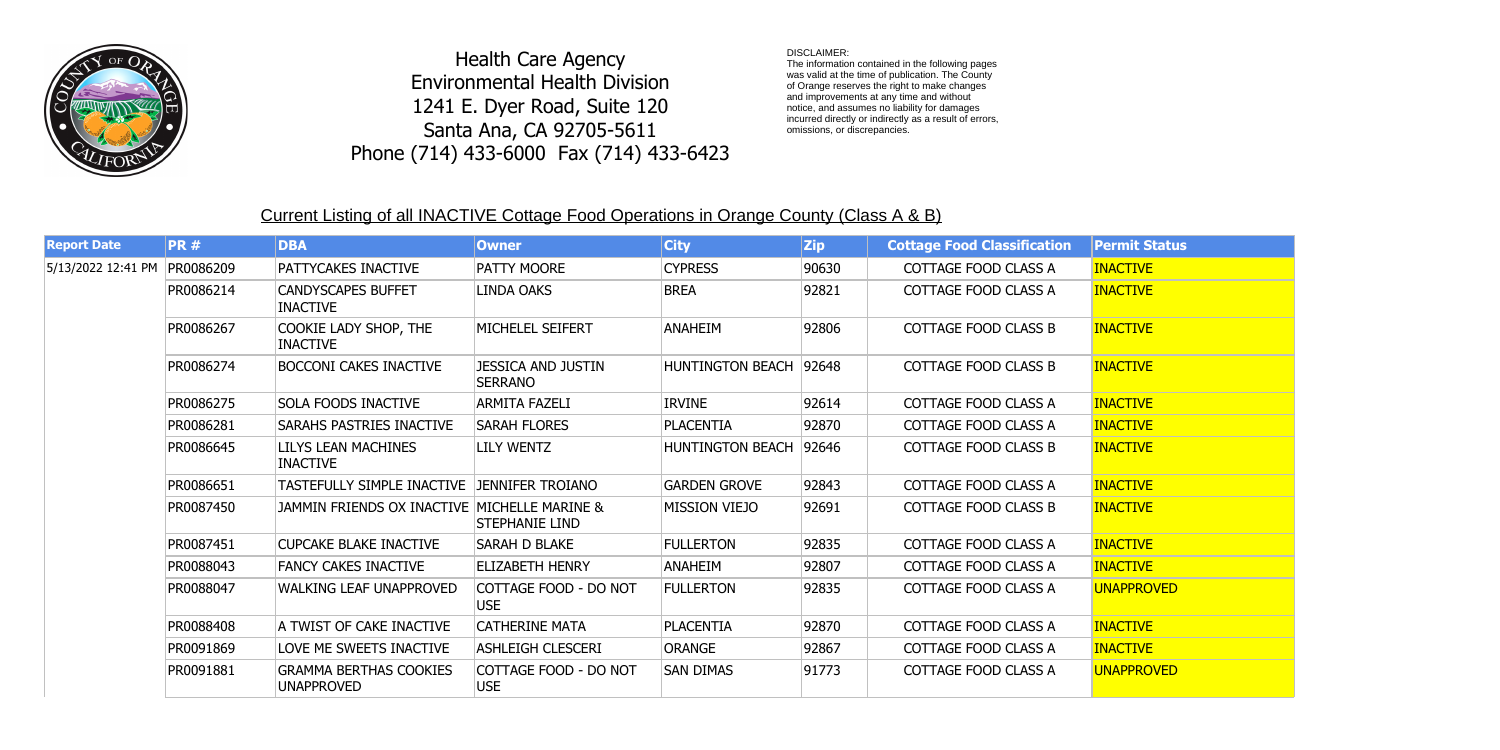| <b>Report Date</b> | <b>PR#</b> | <b>DBA</b>                                              | <b>Owner</b>                          | <b>City</b>             | <b>Zip</b> | <b>Cottage Food Classification</b> | <b>Permit Status</b> |
|--------------------|------------|---------------------------------------------------------|---------------------------------------|-------------------------|------------|------------------------------------|----------------------|
| 5/13/2022 12:41 PM | PR0092989  | <b>EDUARDOS EMPANADAS</b><br><b>UNAPPROVED</b>          | COTTAGE FOOD - DO NOT<br><b>USE</b>   | <b>SANTA ANA</b>        | 92707      | <b>COTTAGE FOOD CLASS B</b>        | <b>UNAPPROVED</b>    |
|                    | PR0092990  | TRADITIONAL TWIST COOKIES<br><b>AND SWEETS INACTIVE</b> | <b>KRISTIN &amp; PATRICK CHEN</b>     | <b>FOUNTAIN VALLEY</b>  | 92708      | <b>COTTAGE FOOD CLASS B</b>        | <b>INACTIVE</b>      |
|                    | PR0093000  | OM BAKING CO INACTIVE                                   | <b>JOELLE ROGERS</b>                  | <b>CAPISTRANO BEACH</b> | 92624      | <b>COTTAGE FOOD CLASS B</b>        | <b>INACTIVE</b>      |
|                    | PR0093005  | <b>JUST WRIGHT DESSERT</b><br><b>INACTIVE</b>           | <b>TAYLOR WRIGHT</b>                  | <b>IRVINE</b>           | 92617      | <b>COTTAGE FOOD CLASS B</b>        | <b>INACTIVE</b>      |
|                    | PR0093684  | <b>STACYS LIVELY WARES</b><br><b>INACTIVE</b>           | <b>STACY WALTERS</b>                  | HUNTINGTON BEACH 92646  |            | COTTAGE FOOD CLASS A               | <b>INACTIVE</b>      |
|                    | PR0093686  | TEDDY AND THE HEARTS<br><b>CANDY UNAPPROVED</b>         | COTTAGE FOOD - DO NOT<br><b>USE</b>   | <b>SAN CLEMENTE</b>     | 92624      | <b>COTTAGE FOOD CLASS B</b>        | <b>UNAPPROVED</b>    |
|                    | PR0093688  | <b>GOLDEN GOOSE CAKERY, THE</b><br><b>UNAPPROVED</b>    | COTTAGE FOOD - DO NOT<br><b>USE</b>   | <b>IRVINE</b>           | 92612      | COTTAGE FOOD CLASS A               | <b>UNAPPROVED</b>    |
|                    | PR0094289  | A SWEET ESCAPE BAKERY<br><b>INACTIVE</b>                | <b>ALMA HERNANDEZ</b>                 | <b>SANTA ANA</b>        | 92704      | COTTAGE FOOD CLASS A               | <b>INACTIVE</b>      |
|                    | PR0094290  | <b>KOOCAKES INACTIVE</b>                                | <b>KATRINA LACOCK</b>                 | <b>ANAHEIM</b>          | 92804      | <b>COTTAGE FOOD CLASS A</b>        | <b>INACTIVE</b>      |
|                    | PR0094294  | <b>ALOHA GRINDZ UNAPPROVED</b>                          | COTTAGE FOOD - DO NOT<br><b>USE</b>   | <b>LAGUNA NIGUEL</b>    | 92677      | COTTAGE FOOD CLASS A               | <b>UNAPPROVED</b>    |
|                    | PR0094297  | <b>ANNETTAS CANDY CAKES</b><br><b>INACTIVE</b>          | <b>ANNETTA MCDANIEL</b>               | <b>ANAHEIM</b>          | 92805      | <b>COTTAGE FOOD CLASS A</b>        | <b>INACTIVE</b>      |
|                    | PR0094299  | <b>MAMAS MEDITERRANEAN</b><br><b>FOOD INACTIVE</b>      | <b>SONIA SALLOUM</b>                  | <b>MISSION VIEJO</b>    | 92692      | <b>COTTAGE FOOD CLASS B</b>        | <b>INACTIVE</b>      |
|                    | PR0094314  | <b>SWEET JANINES INACTIVE</b>                           | <b>JANINE JONES</b>                   | <b>LADERA RANCH</b>     | 92694      | <b>COTTAGE FOOD CLASS B</b>        | <b>INACTIVE</b>      |
|                    | PR0094315  | <b>LES PETITES SWEETS</b><br><b>UNAPPROVED</b>          | COTTAGE FOOD - DO NOT<br><b>USE</b>   | <b>HUNTINGTON BEACH</b> | 92648      | COTTAGE FOOD CLASS A               | <b>UNAPPROVED</b>    |
|                    | PR0094320  | DG FIREHOUSE BBQ INACTIVE                               | DARI GIBSON / VIVIAN<br><b>GIBSON</b> | <b>BREA</b>             | 92821      | <b>COTTAGE FOOD CLASS A</b>        | <b>INACTIVE</b>      |
|                    | PR0094961  | <b>INFUSION UNAPPROVED</b>                              | COTTAGE FOOD - DO NOT<br><b>USE</b>   | MONARCH BEACH           | 92629      | COTTAGE FOOD CLASS A               | <b>UNAPPROVED</b>    |
|                    | PR0094966  | LICIOUS BY LAUREL INACTIVE                              | LAUREL WEISSMAN                       | <b>NEWPORT COAST</b>    | 92657      | COTTAGE FOOD CLASS A               | <b>INACTIVE</b>      |
|                    | PR0094970  | <b>MIXED BAKERY INACTIVE</b>                            | <b>ELYSSA FOURNIER</b>                | <b>CORONA DEL MAR</b>   | 92625      | <b>COTTAGE FOOD CLASS B</b>        | <b>INACTIVE</b>      |
|                    | PR0094971  | PRODUCTS THE HOLY TRINITY<br><b>UNAPPROVED</b>          | COTTAGE FOOD - DO NOT<br><b>USE</b>   | <b>COSTA MESA</b>       | 92627      | <b>COTTAGE FOOD CLASS B</b>        | <b>UNAPPROVED</b>    |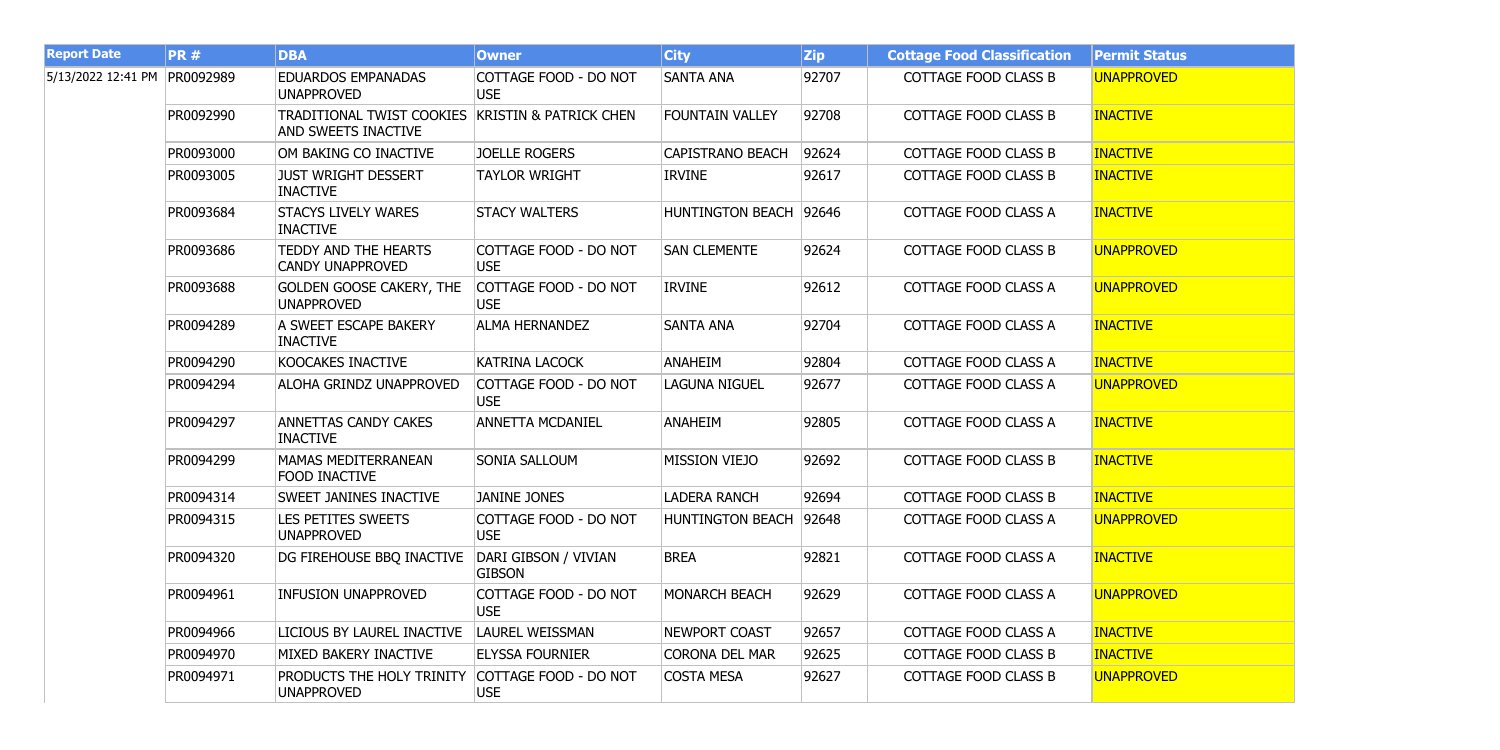| <b>Report Date</b>           | <b>PR#</b> | <b>DBA</b>                                                                 | <b>Owner</b>                                | <b>City</b>             | Zip   | <b>Cottage Food Classification</b> | <b>Permit Status</b> |
|------------------------------|------------|----------------------------------------------------------------------------|---------------------------------------------|-------------------------|-------|------------------------------------|----------------------|
| 5/13/2022 12:41 PM PR0094973 |            | <b>AUNT MARISAS ALMOND</b><br><b>BUTTER INACTIVE</b>                       | <b>SUSAN GEORGE</b>                         | <b>SAN CLEMENTE</b>     | 92673 | COTTAGE FOOD CLASS A               | <b>INACTIVE</b>      |
|                              | PR0094975  | DULCE COOKIES INACTIVE                                                     | MELONNIE MCBRIDE                            | <b>IRVINE</b>           | 92618 | COTTAGE FOOD CLASS A               | <b>INACTIVE</b>      |
|                              | PR0094978  | HELLO DOLLY POPS INACTIVE                                                  | <b>CATHERINE GRACE ALBERT</b>               | <b>HUNTINGTON BEACH</b> | 92648 | COTTAGE FOOD CLASS B               | <b>INACTIVE</b>      |
|                              | PR0094979  | PAIGES POPS INACTIVE                                                       | <b>JENNIFER SMITH</b>                       | <b>NEWPORT BEACH</b>    | 92660 | COTTAGE FOOD CLASS B               | <b>INACTIVE</b>      |
|                              | PR0094981  | YELLOW BIRD BAKING CO<br><b>INACTIVE</b>                                   | <b>JULLIE J CHANG</b>                       | <b>ORANGE</b>           | 92867 | COTTAGE FOOD CLASS B               | <b>INACTIVE</b>      |
|                              | PR0094982  | <b>DELICIOUS GOURMET</b><br><b>CUPCAKES AND GOODIES</b><br><b>INACTIVE</b> | MEKAYLA LOZANO                              | <b>COSTA MESA</b>       | 92627 | COTTAGE FOOD CLASS A               | <b>INACTIVE</b>      |
|                              | PR0095783  | <b>CLASSIC CUPCAKE, THE</b><br><b>INACTIVE</b>                             | <b>SARAH URZUA</b>                          | <b>BREA</b>             | 92823 | COTTAGE FOOD CLASS A               | <b>INACTIVE</b>      |
|                              | PR0095790  | DESSERT BOX, THE INACTIVE                                                  | JAMIE KORANDO                               | <b>COSTA MESA</b>       | 92627 | COTTAGE FOOD CLASS A               | <b>INACTIVE</b>      |
|                              | PR0095792  | PHOENIX ROASTERS<br><b>UNAPPROVED</b>                                      | COTTAGE FOOD - DO NOT<br><b>USE</b>         | <b>HUNTINGTON BEACH</b> | 92649 | COTTAGE FOOD CLASS A               | <b>UNAPPROVED</b>    |
|                              | PR0095797  | <b>LITTLE KS CUPCAKES AND</b><br><b>TREATS UNAPPROVED</b>                  | COTTAGE FOOD - DO NOT<br>USE                | HUNTINGTON BEACH 92647  |       | <b>COTTAGE FOOD CLASS A</b>        | <b>UNAPPROVED</b>    |
|                              | PR0095798  | <b>CAKE CARDS UNAPPROVED</b>                                               | COTTAGE FOOD - DO NOT<br><b>USE</b>         | <b>SAN CLEMENTE</b>     | 92672 | COTTAGE FOOD CLASS A               | <b>UNAPPROVED</b>    |
|                              | PR0096496  | DELECTABLE COTTAGE FOOD                                                    | NICHELLE IIAMS                              | ANAHEIM                 | 92805 | <b>COTTAGE FOOD CLASS B</b>        | <b>COTTAGE FOOD</b>  |
|                              | PR0096497  | <b>SWEET@HEART INACTIVE</b>                                                | <b>KIMBERLY TOWNSEND</b>                    | <b>ANAHEIM</b>          | 92808 | COTTAGE FOOD CLASS A               | <b>INACTIVE</b>      |
|                              | PR0096513  | PIENSA ORGANIC COFFEE<br><b>UNAPPROVED</b>                                 | COTTAGE FOOD - DO NOT<br>USE                | <b>TUSTIN</b>           | 92780 | COTTAGE FOOD CLASS A               | <b>UNAPPROVED</b>    |
|                              | PR0097796  | <b>SUGAR PIES BAKERY INACTIVE</b>                                          | <b>TAMI LINK</b>                            | <b>LAGUNA NIGUEL</b>    | 92677 | COTTAGE FOOD CLASS A               | <b>INACTIVE</b>      |
|                              | PR0097804  | <b>TINS INACTIVE</b>                                                       | LAURA KHOOP AND CAITLIN<br><b>VARTANIAN</b> | <b>SAN CLEMENTE</b>     | 92673 | <b>COTTAGE FOOD CLASS B</b>        | <b>INACTIVE</b>      |
|                              | PR0097806  | <b>VAN SANH UNAPPROVED</b>                                                 | COTTAGE FOOD - DO NOT<br><b>USE</b>         | <b>WESTMINSTER</b>      | 92683 | COTTAGE FOOD CLASS A               | <b>UNAPPROVED</b>    |
|                              | PR0097809  | MAISON DE LA FORK INACTIVE   PARASTOO PARIS REZAIE                         |                                             | <b>FOOTHILL RANCH</b>   | 92610 | <b>COTTAGE FOOD CLASS B</b>        | <b>INACTIVE</b>      |
|                              | PR0097811  | A CHAMPAGNE CELEBRATION<br><b>INACTIVE</b>                                 | <b>DARLENE KRING</b>                        | <b>ANAHEIM</b>          | 92806 | COTTAGE FOOD CLASS A               | <b>INACTIVE</b>      |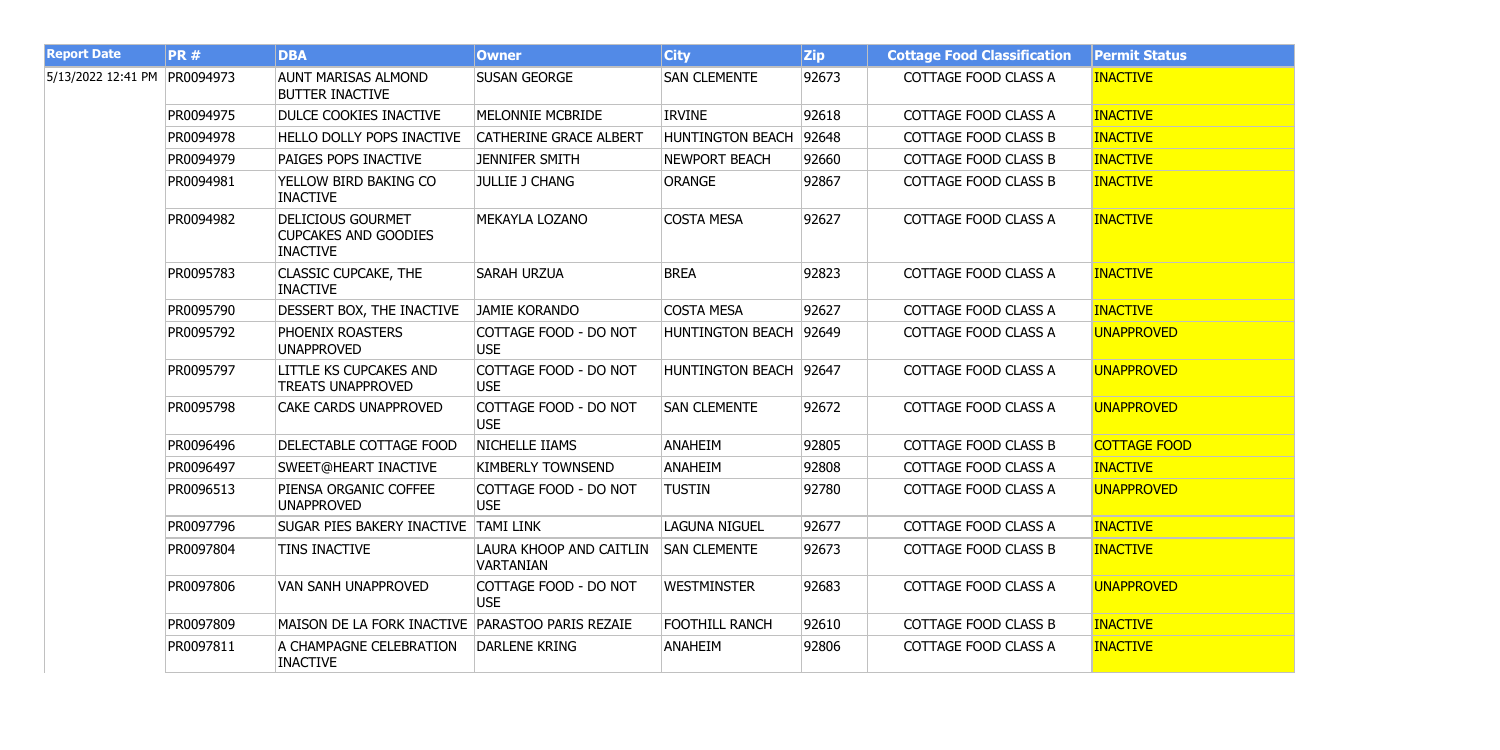| <b>Report Date</b>           | <b>PR#</b> | <b>DBA</b>                                             | <b>Owner</b>                                             | <b>City</b>                             | <b>Zip</b> | <b>Cottage Food Classification</b> | <b>Permit Status</b> |
|------------------------------|------------|--------------------------------------------------------|----------------------------------------------------------|-----------------------------------------|------------|------------------------------------|----------------------|
| 5/13/2022 12:41 PM PR0097812 |            | MOMS KITCHEN INACTIVE                                  | <b>ANTHONETTE WILLIAM</b>                                | <b>RANCHO SANTA</b><br>MARGARITA        | 92688      | <b>COTTAGE FOOD CLASS B</b>        | <b>INACTIVE</b>      |
|                              | PR0097819  | <b>SWEET TOOTH UNAPPROVED</b>                          | COTTAGE FOOD - DO NOT<br><b>USE</b>                      | <b>SANTA ANA</b>                        | 92705      | <b>COTTAGE FOOD CLASS A</b>        | <b>UNAPPROVED</b>    |
|                              | PR0097820  | PIIPA CAKES INACTIVE                                   | <b>SOPHIA VAN</b>                                        | <b>IRVINE</b>                           | 92618      | <b>COTTAGE FOOD CLASS A</b>        | <b>INACTIVE</b>      |
|                              | PR0098547  | <b>SUGAR COOKIE BY GRACE</b><br><b>INACTIVE</b>        | <b>REBECCA IGNATOWSKI</b>                                | <b>ANAHEIM HILLS</b>                    | 92807      | COTTAGE FOOD CLASS A               | <b>INACTIVE</b>      |
|                              | PR0098550  | NANNIS BISCOTTI BY MARIA<br><b>INACTIVE</b>            | <b>MARIA MCFARLAND</b>                                   | <b>ANAHEIM</b>                          | 92807      | COTTAGE FOOD CLASS A               | <b>INACTIVE</b>      |
|                              | PR0098561  | <b>SWEET NOSHINGS INACTIVE</b>                         | <b>LAURIE WING</b>                                       | <b>IRVINE</b>                           | 92614      | <b>COTTAGE FOOD CLASS B</b>        | <b>INACTIVE</b>      |
|                              | PR0098563  | <b>OPPOSITE ORGANICS</b><br><b>UNAPPROVED</b>          | COTTAGE FOOD - DO NOT<br><b>USE</b>                      | <b>LADERA RANCH</b>                     | 92694      | COTTAGE FOOD CLASS A               | <b>UNAPPROVED</b>    |
|                              | PR0098568  | <b>BANA BREAD INACTIVE</b>                             | <b>NOAHNNA MURPHY</b>                                    | <b>GARDEN GROVE</b>                     | 92840      | COTTAGE FOOD CLASS A               | <b>INACTIVE</b>      |
|                              | PR0098571  | <b>INHALE BBQ INACTIVE</b>                             | <b>MIKE ADAMS</b>                                        | <b>ROSSMOOR</b>                         | 90720      | <b>COTTAGE FOOD CLASS B</b>        | <b>INACTIVE</b>      |
|                              | PR0098575  | <b>SUGAR MAMAS TREATS</b><br><b>UNAPPROVED</b>         | COTTAGE FOOD - DO NOT<br><b>USE</b>                      | <b>LAGUNA NIGUEL</b>                    | 92677      | <b>COTTAGE FOOD CLASS B</b>        | <b>UNAPPROVED</b>    |
|                              | PR0098577  | CAMS SEA SALT UNAPPROVED                               | COTTAGE FOOD - DO NOT<br><b>USE</b>                      | <b>LAGUNA BEACH</b>                     | 92651      | <b>COTTAGE FOOD CLASS A</b>        | <b>UNAPPROVED</b>    |
|                              | PR0100736  | MCKENNAS COTTAGE<br><b>UNAPPROVED</b>                  | COTTAGE FOOD - DO NOT<br><b>USE</b>                      | <b>NEWPORT BEACH</b>                    | 92661      | COTTAGE FOOD CLASS A               | <b>UNAPPROVED</b>    |
|                              | PR0100745  | MICHELLE CHOCOLATIER<br><b>INACTIVE</b>                | <b>MICHELLE PONTIUS</b>                                  | <b>LAGUNA BEACH</b>                     | 92651      | COTTAGE FOOD CLASS A               | <b>INACTIVE</b>      |
|                              | PR0100747  | <b>BAKER BLISS MAKER LLC</b><br><b>INACTIVE</b>        | <b>KRISTEN JOHNSON AND</b><br><b>CHRISTOPHER JOHNSON</b> | <b>FULLERTON</b>                        | 92831      | COTTAGE FOOD CLASS A               | <b>INACTIVE</b>      |
|                              | PR0100748  | CASSIES COOKIES INC<br><b>INACTIVE</b>                 | <b>EVANGELINE CROCKETT</b>                               | <b>LAGUNA BEACH</b>                     | 92651      | <b>COTTAGE FOOD CLASS B</b>        | <b>INACTIVE</b>      |
|                              | PR0101670  | HOME SWEET CONFECTIONS<br><b>INACTIVE</b>              | <b>JULIA HARPS</b>                                       | <b>RANCHO SANTA</b><br><b>MARGARITA</b> | 92688      | COTTAGE FOOD CLASS A               | <b>INACTIVE</b>      |
|                              | PR0101671  | <b>BRIO BRIO INACTIVE</b>                              | NAOKO SHIODE                                             | <b>MISSION VIEJO</b>                    | 92626      | <b>COTTAGE FOOD CLASS B</b>        | <b>INACTIVE</b>      |
|                              | PR0101675  | <b>WALTERMIRES CAKES AND</b><br><b>TREATS INACTIVE</b> | DIANA W WALTERMIRE                                       | <b>ORANGE</b>                           | 92869      | COTTAGE FOOD CLASS A               | <b>INACTIVE</b>      |
|                              | PR0101679  | TWINFULLY SWEET INACTIVE                               | HEIDI PETRILLA AND<br><b>HILLARY MARTIN</b>              | <b>LAGUNA HILLS</b>                     | 92653      | <b>COTTAGE FOOD CLASS A</b>        | <b>INACTIVE</b>      |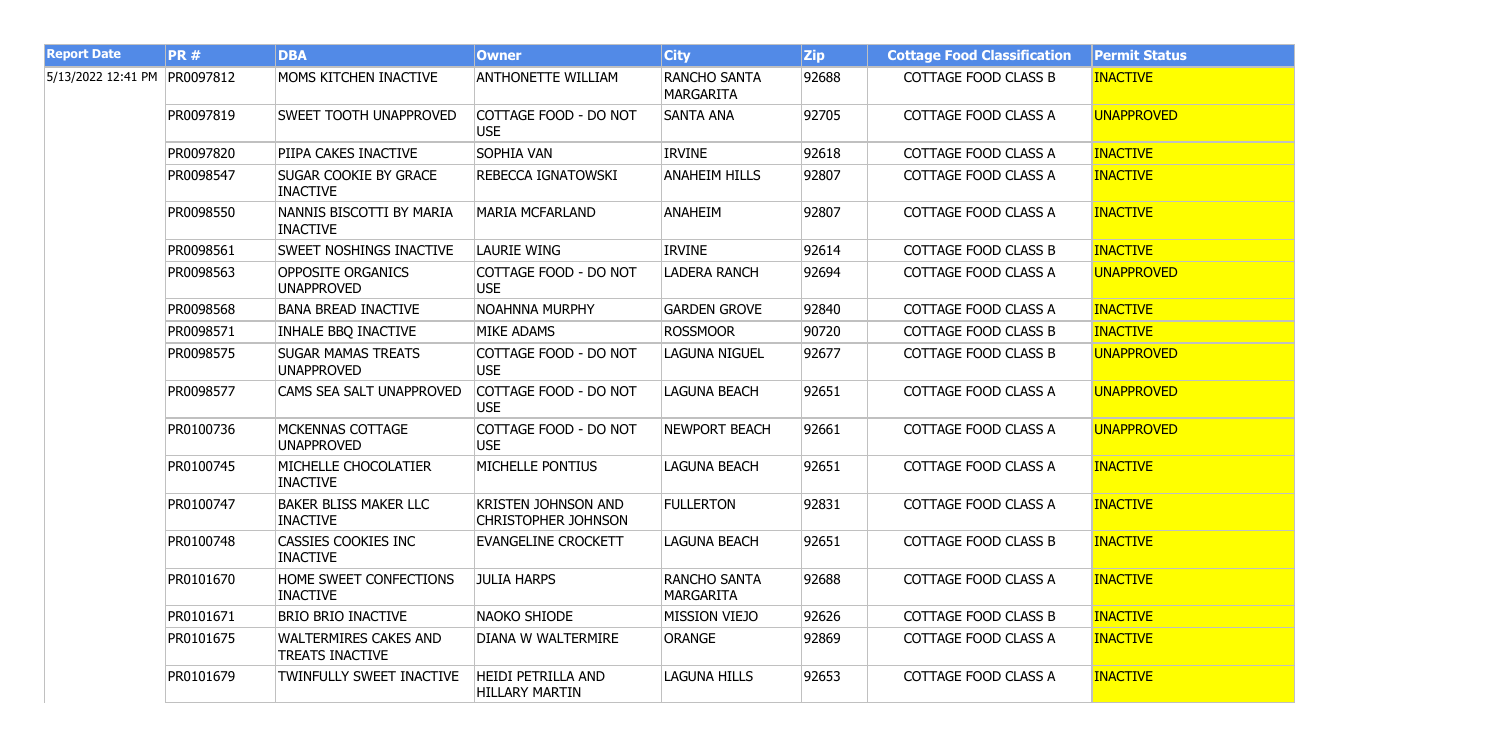| <b>Report Date</b>           | <b>PR#</b> | <b>DBA</b>                                                 | <b>Owner</b>                        | <b>City</b>                          | <b>Zip</b> | <b>Cottage Food Classification</b> | <b>Permit Status</b> |
|------------------------------|------------|------------------------------------------------------------|-------------------------------------|--------------------------------------|------------|------------------------------------|----------------------|
| 5/13/2022 12:41 PM PR0101681 |            | <b>ECOLOGY CENTER, THE</b><br><b>INACTIVE</b>              | <b>EVAN MARKS</b>                   | <b>SAN JUAN</b><br><b>CAPISTRANO</b> | 92675      | COTTAGE FOOD CLASS A               | <b>INACTIVE</b>      |
|                              | PR0101684  | CHEF BONNIE LLC<br><b>UNAPPROVED</b>                       | COTTAGE FOOD - DO NOT<br><b>USE</b> | <b>TUSTIN</b>                        | 92782      | <b>COTTAGE FOOD CLASS B</b>        | <b>UNAPPROVED</b>    |
|                              | PR0101685  | SALSA ANYTIME INACTIVE                                     | <b>DEBBIE VALENCIA</b>              | <b>BUENA PARK</b>                    | 90621      | COTTAGE FOOD CLASS A               | <b>INACTIVE</b>      |
|                              | PR0101689  | MEKANA BREADS INACTIVE                                     | <b>MEGAN CARGILE</b>                | <b>ALISO VIEJO</b>                   | 92656      | COTTAGE FOOD CLASS A               | <b>INACTIVE</b>      |
|                              | PR0101691  | BUCKS KETTLE CORN INACTIVE DANIEL BUCKINGHAM               |                                     | ANAHEIM                              | 92808      | COTTAGE FOOD CLASS A               | <b>INACTIVE</b>      |
|                              | PR0101692  | MADE BY MUSH UNAPPROVED                                    | COTTAGE FOOD - DO NOT<br><b>USE</b> | <b>LAKE FOREST</b>                   | 92630      | COTTAGE FOOD CLASS A               | <b>UNAPPROVED</b>    |
|                              | PR0102167  | MOA CAKE STUDIO INACTIVE                                   | <b>MIJUNG HAN</b>                   | <b>ALISO VIEJO</b>                   | 92656      | <b>COTTAGE FOOD CLASS A</b>        | <b>INACTIVE</b>      |
|                              | PR0102169  | NATURSVILLE NATURAL AND<br><b>RAW INACTIVE</b>             | <b>CINDY FERGUS</b>                 | <b>SAN CLEMENTE</b>                  | 92672      | COTTAGE FOOD CLASS A               | <b>INACTIVE</b>      |
|                              | PR0102173  | ORANGE COUNTY QUINOA<br><b>BREAD INACTIVE</b>              | <b>EDWIN RAMOS</b>                  | <b>GARDEN GROVE</b>                  | 92841      | COTTAGE FOOD CLASS A               | <b>INACTIVE</b>      |
|                              | PR0102547  | <b>COMPLIMENT COFFEE</b><br>ROASTERS INACTIVE              | SEBASTIAN GONZALES II               | <b>FOUNTAIN VALLEY</b>               | 92708      | <b>COTTAGE FOOD CLASS B</b>        | <b>INACTIVE</b>      |
|                              | PR0102552  | <b>SOLA FOODS INACTIVE</b>                                 | <b>ARMITA FAZEH</b>                 | <b>IRVINE</b>                        | 92614      | COTTAGE FOOD CLASS A               | <b>INACTIVE</b>      |
|                              | PR0102554  | SAHARA SWEETS COTTAGE<br><b>FOOD</b>                       | <b>FAYZA F GHAZAL</b>               | <b>HUNTINGTON BEACH</b>              | 92646      | <b>COTTAGE FOOD CLASS B</b>        | <b>COTTAGE FOOD</b>  |
|                              | PR0102557  | LA VIE EN ROSE INACTIVE                                    | NICOLE HUNT                         | <b>CORONA DEL MAR</b>                | 92625      | COTTAGE FOOD CLASS A               | <b>INACTIVE</b>      |
|                              | PR0102558  | LATELIER ARTISAN DU<br>CHOCOLAT INACTIVE                   | <b>CLAUDIA SMITH</b>                | LAGUNA WOODS                         | 92637      | COTTAGE FOOD CLASS A               | <b>INACTIVE</b>      |
|                              | PR0102560  | DOMONIC INACTIVE                                           | DOMONIC NIEVES                      | LA HABRA HEIGHTS                     | 90631      | <b>COTTAGE FOOD CLASS A</b>        | <b>INACTIVE</b>      |
|                              | PR0102562  | <b>GRAMMYS GIFTS &amp; GOODIES</b><br><b>UNAPPROVED</b>    | COTTAGE FOOD - DO NOT<br><b>USE</b> | <b>ANAHEIM</b>                       | 92807      | COTTAGE FOOD CLASS A               | <b>UNAPPROVED</b>    |
|                              | PR0102564  | KALIS COOKIES INACTIVE                                     | <b>JILL SHELTON</b>                 | <b>IRVINE</b>                        | 92602      | <b>COTTAGE FOOD CLASS B</b>        | <b>INACTIVE</b>      |
|                              | PR0102567  | <b>AVJORD ORGANICS LLC</b><br><b>UNAPPROVED</b>            | COTTAGE FOOD - DO NOT<br><b>USE</b> | <b>COSTA MESA</b>                    | 92627      | COTTAGE FOOD CLASS B               | <b>UNAPPROVED</b>    |
|                              | PR0103478  | TOASTY OATS GRANOLA BALLS CHARI CASSIDY<br><b>INACTIVE</b> |                                     | <b>MISSION VIEJO</b>                 | 92692      | COTTAGE FOOD CLASS A               | <b>INACTIVE</b>      |
|                              | PR0103480  | NATURALLY SWEET BAKED<br><b>GOODS INACTIVE</b>             | <b>TALLA RIVERA</b>                 | <b>MISSION VIEJO</b>                 | 92691      | COTTAGE FOOD CLASS B               | <b>INACTIVE</b>      |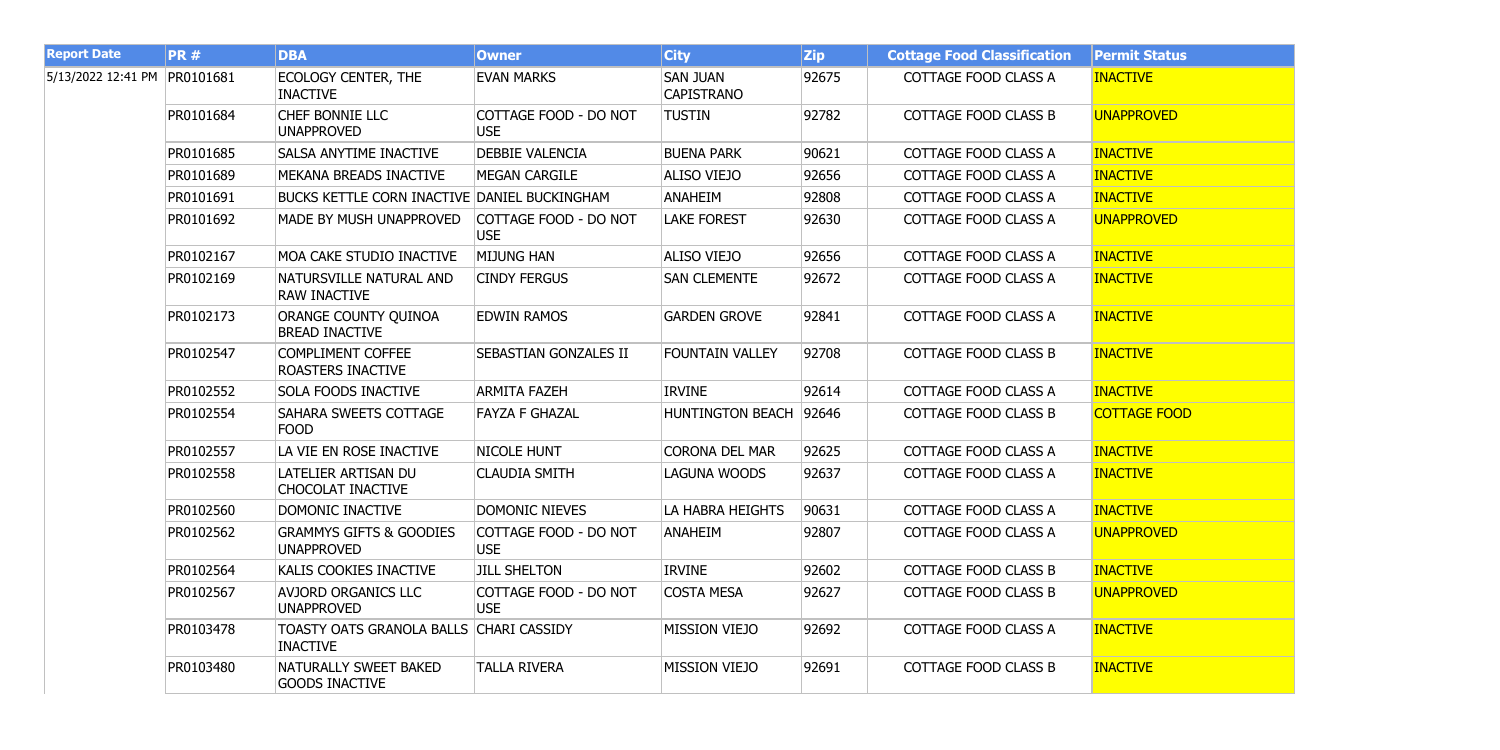| <b>Report Date</b>           | PR#       | <b>DBA</b>                                           | <b>Owner</b>                                                       | <b>City</b>          | <b>Zip</b> | <b>Cottage Food Classification</b> | <b>Permit Status</b> |
|------------------------------|-----------|------------------------------------------------------|--------------------------------------------------------------------|----------------------|------------|------------------------------------|----------------------|
| 5/13/2022 12:41 PM PR0103486 |           | <b>SUSYS BAKERY INACTIVE</b>                         | <b>CRISTIAN OROZCO &amp; SUSANA IRVINE</b><br><b>FLORES</b>        |                      | 92620      | COTTAGE FOOD CLASS B               | <b>INACTIVE</b>      |
|                              | PR0103488 | <b>DULCINEA CONFECTIONS</b><br>COTTAGE FOOD          | <b>BRENDA BENITES</b>                                              | ORANGE               | 92868      | COTTAGE FOOD CLASS A               | <b>COTTAGE FOOD</b>  |
|                              | PR0103491 | A LITTLE NUTS INACTIVE                               | WHITNEY, JAMES, A COLE &<br><b>CAROLINE EGOIAN</b>                 | <b>IRVINE</b>        | 92612      | COTTAGE FOOD CLASS A               | <b>INACTIVE</b>      |
|                              | PR0103492 | SWEET TREATS BY IDA<br><b>INACTIVE</b>               | <b>IDA LANDRY</b>                                                  | <b>CYPRESS</b>       | 90630      | COTTAGE FOOD CLASS A               | <b>INACTIVE</b>      |
|                              | PR0103495 | OH SO SWEET-DESSERTS BY<br>LINDA INACTIVE            | <b>LINDA TARBELL</b>                                               | LA HABRA             | 90631      | COTTAGE FOOD CLASS A               | <b>INACTIVE</b>      |
|                              | PR0103496 | <b>GREEN ISLAND COFFEE</b><br><b>INACTIVE</b>        | MAHNESSA BAGHAIZADEN                                               | <b>LAGUNA NIGUEL</b> | 92677      | COTTAGE FOOD CLASS B               | <b>INACTIVE</b>      |
|                              | PR0103500 | <b>SCOUNDRELS SWEETS AND</b><br><b>SUDS INACTIVE</b> | <b>LAURA TRAN</b>                                                  | <b>ANAHEIM</b>       | 92805      | COTTAGE FOOD CLASS A               | <b>INACTIVE</b>      |
|                              | PR0103501 | BERRIES AND BLUSH, LLC<br><b>COTTAGE FOOD</b>        | <b>TAYLOR NGUYEN</b>                                               | <b>NEWPORT BEACH</b> | 92625      | COTTAGE FOOD CLASS A               | <b>COTTAGE FOOD</b>  |
|                              | PR0104716 | CHOCOLATE MOMENTS, INC<br><b>INACTIVE</b>            | <b>PATSY J CONNORS</b>                                             | <b>GARDEN GROVE</b>  | 92845      | <b>COTTAGE FOOD CLASS B</b>        | <b>INACTIVE</b>      |
|                              | PR0104717 | RAW CATERER INACTIVE                                 | <b>MARLENE SIMMONS</b>                                             | <b>ALISO VIEJO</b>   | 92656      | COTTAGE FOOD CLASS A               | <b>INACTIVE</b>      |
|                              | PR0104718 | POP JARS INACTIVE                                    | <b>ZENO ROCHA BUENO NETTO</b>                                      | <b>FULLERTON</b>     | 92831      | <b>COTTAGE FOOD CLASS B</b>        | <b>INACTIVE</b>      |
|                              | PR0104723 | EVOLVE BAKERY INACTIVE                               | <b>SURAYA ILLER</b>                                                | <b>LAGUNA HILLS</b>  | 92653      | COTTAGE FOOD CLASS A               | <b>INACTIVE</b>      |
|                              | PR0104724 | MY LOCA ROCA LLC INACTIVE                            | <b>ANGIE PINES</b>                                                 | <b>TUSTIN</b>        | 92782      | <b>COTTAGE FOOD CLASS B</b>        | <b>INACTIVE</b>      |
|                              | PR0104725 | <b>BLANK UNAPPROVED</b>                              | COTTAGE FOOD - DO NOT<br><b>USE</b>                                | <b>WESTMINSTER</b>   | 92683      | <b>COTTAGE FOOD CLASS B</b>        | <b>UNAPPROVED</b>    |
|                              | PR0104726 | MONIQUES BAKED GOODS<br><b>UNAPPROVED</b>            | COTTAGE FOOD - DO NOT<br><b>USE</b>                                | <b>IRVINE</b>        | 92606      | COTTAGE FOOD CLASS A               | <b>UNAPPROVED</b>    |
|                              | PR0104727 | BOOBIE FOODS LLC INACTIVE                            | <b>SAVA MARISLA &amp; JACK PAYNE LAGUNA BEACH</b><br><b>LOWELL</b> |                      | 92651      | <b>COTTAGE FOOD CLASS B</b>        | <b>INACTIVE</b>      |
|                              | PR0104728 | COCOAS HOUSE INACTIVE                                | MICHELLE ALAVASKI BRUNS                                            | <b>SAN CLEMENTE</b>  | 92672      | COTTAGE FOOD CLASS A               | <b>INACTIVE</b>      |
|                              | PR0104731 | <b>GLUTEN-FREE CORNER</b><br><b>INACTIVE</b>         | ANNIE KHANBEIGI                                                    | ANAHEIM              | 92807      | <b>COTTAGE FOOD CLASS B</b>        | <b>INACTIVE</b>      |
|                              | PR0104732 | <b>BASKITKASE INACTIVE</b>                           | <b>SALLY SZABO</b>                                                 | YORBA LINDA          | 92886      | COTTAGE FOOD CLASS A               | <b>INACTIVE</b>      |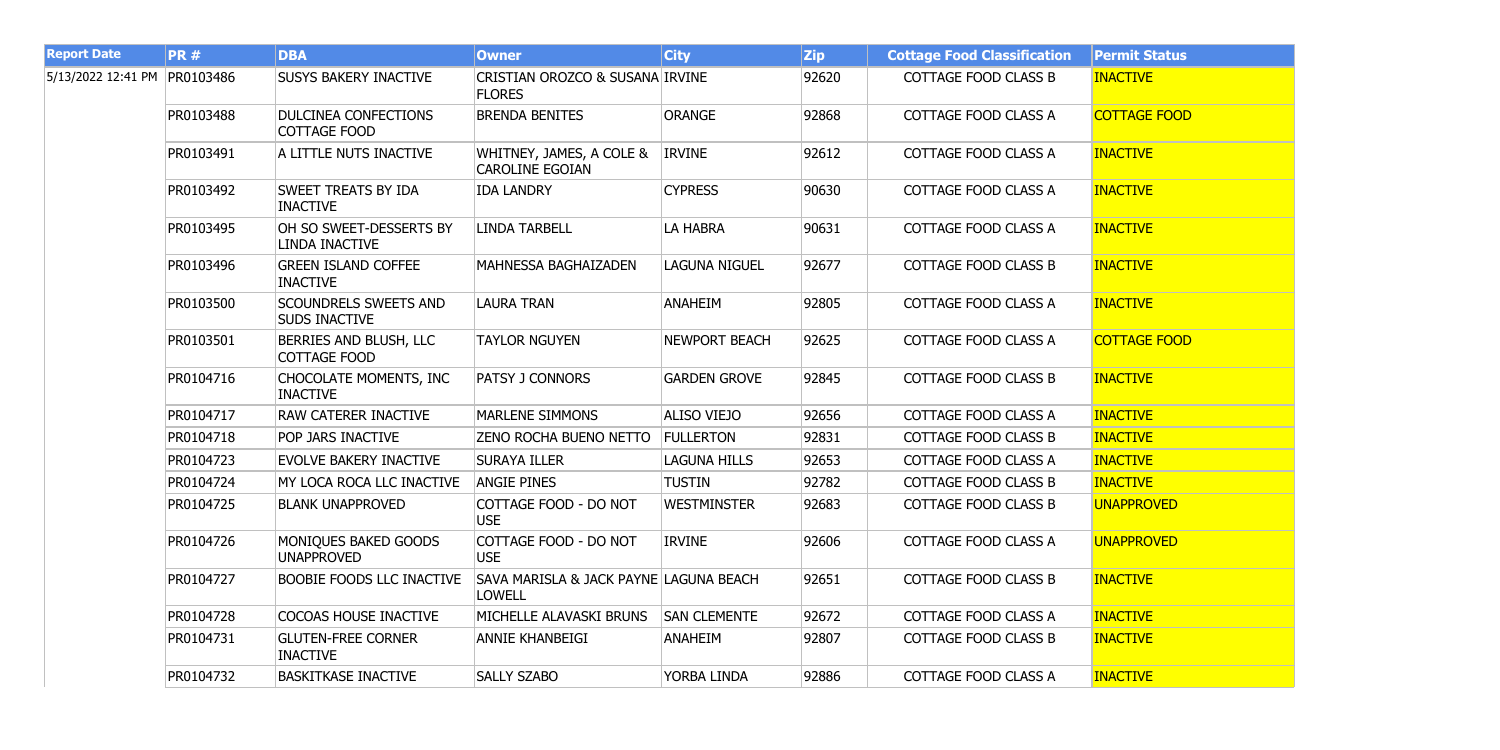| <b>Report Date</b>           | <b>PR#</b> | <b>DBA</b>                                                        | <b>Owner</b>                                   | <b>City</b>            | $ $ Zip | <b>Cottage Food Classification</b> | <b>Permit Status</b> |
|------------------------------|------------|-------------------------------------------------------------------|------------------------------------------------|------------------------|---------|------------------------------------|----------------------|
| 5/13/2022 12:41 PM PR0104733 |            | NIFTY PACKAGE COMPANY<br><b>INACTIVE</b>                          | MICHELLE HENSLEY                               | <b>ORANGE</b>          | 92869   | COTTAGE FOOD CLASS A               | <b>INACTIVE</b>      |
|                              | PR0104734  | SWEET SHOT COMPANY, THE<br><b>INACTIVE</b>                        | <b>TERESA SHAIN</b>                            | <b>SANTA ANA</b>       | 92705   | <b>COTTAGE FOOD CLASS B</b>        | <b>INACTIVE</b>      |
|                              | PR0105120  | FETTLE VEGAN INACTIVE                                             | <b>AMBER ST. PETER</b>                         | <b>FULLERTON</b>       | 92832   | COTTAGE FOOD CLASS A               | <b>INACTIVE</b>      |
|                              | PR0105121  | <b>TEAS BY MARY CLAIRE</b><br><b>INACTIVE</b>                     | LONNIE GRABHAM                                 | <b>COSTA MESA</b>      | 92627   | COTTAGE FOOD CLASS A               | <b>INACTIVE</b>      |
|                              | PR0105122  | <b>FORK IT INACTIVE</b>                                           | TIM RHODES & JENNIFER<br><b>RHODES</b>         | <b>ORANGE</b>          | 92868   | <b>COTTAGE FOOD CLASS A</b>        | <b>INACTIVE</b>      |
|                              | PR0105124  | COSMIC CRAVINGS INACTIVE                                          | <b>SVETLANA BOROZIN</b>                        | <b>ORANGE</b>          | 92865   | COTTAGE FOOD CLASS A               | <b>INACTIVE</b>      |
|                              | PR0105129  | E & B CANDIES INACTIVE                                            | <b>SEAN ADAY</b>                               | <b>LAKE FOREST</b>     | 92630   | <b>COTTAGE FOOD CLASS B</b>        | <b>INACTIVE</b>      |
|                              | PR0105130  | FN SWEETS UNAPPROVED                                              | COTTAGE FOOD - DO NOT<br><b>USE</b>            | <b>ANAHEIM</b>         | 92804   | COTTAGE FOOD CLASS A               | <b>UNAPPROVED</b>    |
|                              | PR0105133  | KRAFTED KARAMEL INACTIVE                                          | <b>GENEVA STONE</b>                            | <b>COSTA MESA</b>      | 92627   | <b>COTTAGE FOOD CLASS B</b>        | <b>INACTIVE</b>      |
|                              | PR0105135  | BEACH CITIES DREAM CAKES<br><b>INACTIVE</b>                       | <b>DEBORAH H MARTINEZ</b>                      | <b>BREA</b>            | 92821   | COTTAGE FOOD CLASS A               | <b>INACTIVE</b>      |
|                              | PR0105136  | PAT THE BAKER MAN INACTIVE PATRICK REESE                          |                                                | <b>ANAHEIM</b>         | 92801   | <b>COTTAGE FOOD CLASS B</b>        | <b>INACTIVE</b>      |
|                              | PR0105139  | DELICES DOC INACTIVE                                              | <b>MYRIAN MAS</b>                              | <b>IRVINE</b>          | 92606   | COTTAGE FOOD CLASS A               | <b>INACTIVE</b>      |
|                              | PR0105641  | LOTTA TREATS INACTIVE                                             | <b>ERIN LOTTATORE</b>                          | HUNTINGTON BEACH 92648 |         | COTTAGE FOOD CLASS A               | <b>INACTIVE</b>      |
|                              | PR0105643  | PATTYS HOMEMADE JAMS<br><b>UNAPPROVED</b>                         | COTTAGE FOOD - DO NOT<br>USE                   | ANAHEIM                | 92807   | COTTAGE FOOD CLASS A               | <b>UNAPPROVED</b>    |
|                              | PR0105644  | <b>COUNTRY CLUB BAKERY</b><br>COTTAGE FOOD                        | <b>ANDREW CHEN</b>                             | <b>ALISO VIEJO</b>     | 92656   | <b>COTTAGE FOOD CLASS B</b>        | <b>COTTAGE FOOD</b>  |
|                              | PR0105645  | <b>GIVING SPRING INACTIVE</b>                                     | <b>ERIC FU</b>                                 | <b>IRVINE</b>          | 92604   | COTTAGE FOOD CLASS A               | <b>INACTIVE</b>      |
|                              | PR0105646  | RESURRECTION ROAST COFFEE STEVEN MISH & ROBERT<br><b>INACTIVE</b> | <b>WAGNER</b>                                  | <b>LAGUNA NIGUEL</b>   | 92677   | COTTAGE FOOD CLASS A               | <b>INACTIVE</b>      |
|                              | PR0105647  | MY GRANNYS COOKIES<br><b>INACTIVE</b>                             | <b>BARBARA LEE HALL</b>                        | <b>NEWPORT BEACH</b>   | 92663   | <b>COTTAGE FOOD CLASS B</b>        | <b>INACTIVE</b>      |
|                              | PR0105648  | <b>SWAG BY BEKKAH INACTIVE</b>                                    | <b>REBEKKAH JOHNSON</b>                        | <b>BUENA PARK</b>      | 90621   | COTTAGE FOOD CLASS A               | <b>INACTIVE</b>      |
|                              | PR0105649  | <b>TAYLOR MADE TREATS</b><br><b>INACTIVE</b>                      | <b>QUENTIN &amp; TAYLOR</b><br><b>MARSHALL</b> | <b>ANAHEIM</b>         | 92807   | COTTAGE FOOD CLASS A               | <b>INACTIVE</b>      |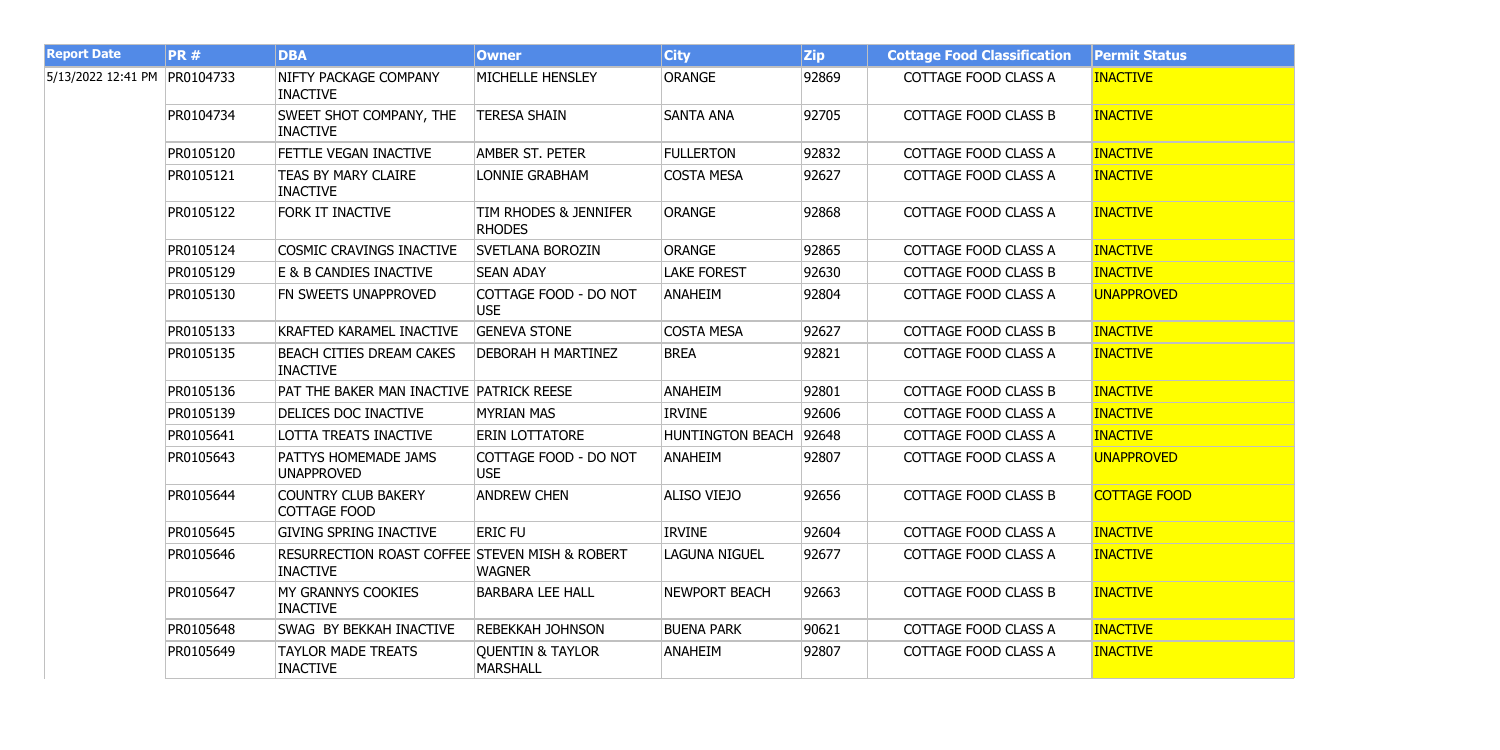| <b>Report Date</b>           | <b>PR#</b> | <b>DBA</b>                                       | <b>Owner</b>                                            | <b>City</b>                             | <b>Zip</b> | <b>Cottage Food Classification</b> | <b>Permit Status</b> |
|------------------------------|------------|--------------------------------------------------|---------------------------------------------------------|-----------------------------------------|------------|------------------------------------|----------------------|
| 5/13/2022 12:41 PM PR0105654 |            | HIGH TIDE COFFEE COMPANY<br><b>UNAPPROVED</b>    | COTTAGE FOOD - DO NOT<br><b>USE</b>                     | <b>SAN JUAN</b><br><b>CAPISTRANO</b>    | 92675      | COTTAGE FOOD CLASS A               | <b>UNAPPROVED</b>    |
|                              | PR0106051  | <b>BLUEBIRD CANYON FARM</b><br><b>UNAPPROVED</b> | COTTAGE FOOD - DO NOT<br><b>USE</b>                     | LAGUNA BEACH                            | 92651      | <b>COTTAGE FOOD CLASS B</b>        | <b>UNAPPROVED</b>    |
|                              | PR0106054  | <b>COULTERS CORNER LLC</b><br><b>INACTIVE</b>    | <b>PAULETTE LUNDY</b>                                   | <b>ANAHEIM</b>                          | 92805      | COTTAGE FOOD CLASS A               | <b>INACTIVE</b>      |
|                              | PR0106056  | COTTAGE COOKIES INACTIVE                         | <b>LYNICE RABUN</b>                                     | HUNTINGTON BEACH 92646                  |            | COTTAGE FOOD CLASS A               | <b>INACTIVE</b>      |
|                              | PR0106058  | ALEPPO SWEETS UNAPPROVED                         | COTTAGE FOOD - DO NOT<br><b>USE</b>                     | <b>ANAHEIM</b>                          | 92806      | <b>COTTAGE FOOD CLASS B</b>        | <b>UNAPPROVED</b>    |
|                              | PR0106060  | FRENCHIES INACTIVE                               | <b>STEPHANIE &amp; CHRISTOPHE</b><br><b>COURTILLIER</b> | <b>TUSTIN</b>                           | 92780      | <b>COTTAGE FOOD CLASS B</b>        | <b>INACTIVE</b>      |
|                              | PR0106061  | FITNESS BITES COTTAGE FOOD ERIN GIUDICE          |                                                         | <b>SANTA ANA</b>                        | 92705      | <b>COTTAGE FOOD CLASS B</b>        | <b>COTTAGE FOOD</b>  |
|                              | PR0106064  | LAURENS DESSERT BAKERY<br><b>INACTIVE</b>        | MICHAEL K KIM                                           | <b>FULLERTON</b>                        | 92833      | <b>COTTAGE FOOD CLASS B</b>        | <b>INACTIVE</b>      |
|                              | PR0106066  | ABOVE THE BAR BAKERY<br><b>INACTIVE</b>          | <b>AVA BANDUCCI</b>                                     | LAGUNA NIGUEL                           | 92677      | <b>COTTAGE FOOD CLASS B</b>        | <b>INACTIVE</b>      |
|                              | PR0106067  | KUA COOKIES INACTIVE                             | <b>GUADALUPE CARRILLO</b>                               | <b>STANTON</b>                          | 90680      | COTTAGE FOOD CLASS A               | <b>INACTIVE</b>      |
|                              | PR0106068  | BUBBY WUBBYS LLC INACTIVE                        | <b>ELAINE REAGOR</b>                                    | <b>LAKE FOREST</b>                      | 92630      | COTTAGE FOOD CLASS A               | <b>INACTIVE</b>      |
|                              | PR0106070  | <b>VERONICA SWEET HONEY</b><br><b>INACTIVE</b>   | <b>VERONICA VILLEGAS</b>                                | <b>BUENA PARK</b>                       | 90621      | COTTAGE FOOD CLASS A               | <b>INACTIVE</b>      |
|                              | PR0106549  | FROSTED BY PIBENY INACTIVE PIBENY CORTES         |                                                         | <b>ALISO VIEJO</b>                      | 92656      | COTTAGE FOOD CLASS A               | <b>INACTIVE</b>      |
|                              | PR0106550  | LILY AND ME CAKES COTTAGE<br><b>FOOD</b>         | <b>ANGELLINA FRANCIS</b>                                | <b>IRVINE</b>                           | 92602      | COTTAGE FOOD CLASS A               | <b>COTTAGE FOOD</b>  |
|                              | PR0106552  | <b>RUSTIC VEGANS INACTIVE</b>                    | <b>PAUL MONDELLO</b>                                    | <b>LAKE FOREST</b>                      | 92603      | <b>COTTAGE FOOD CLASS B</b>        | <b>INACTIVE</b>      |
|                              | PR0106554  | HOP SCOT SWEETS INACTIVE                         | <b>JAMIE DROUET</b>                                     | <b>IRVINE</b>                           | 92620      | <b>COTTAGE FOOD CLASS B</b>        | <b>INACTIVE</b>      |
|                              | PR0106555  | NIGHTLY BAKED INACTIVE                           | <b>BRENT WHITE</b>                                      | <b>ORANGE</b>                           | 92866      | <b>COTTAGE FOOD CLASS A</b>        | <b>INACTIVE</b>      |
|                              | PR0106559  | BENT ELBOW SHOP, THE<br><b>UNAPPROVED</b>        | COTTAGE FOOD - DO NOT<br><b>USE</b>                     | HUNTINGTON BEACH   92646                |            | COTTAGE FOOD CLASS B               | <b>UNAPPROVED</b>    |
|                              | PR0107036  | XOCOLATA INTERNATIONAL<br>COTTAGE FOOD           | <b>ELENA KORNOFF</b>                                    | HUNTINGTON BEACH 92646                  |            | <b>COTTAGE FOOD CLASS B</b>        | <b>COTTAGE FOOD</b>  |
|                              | PR0107037  | <b>COTTON CANDY CORNER</b><br><b>INACTIVE</b>    | <b>NATE FARNSWORTH</b>                                  | <b>RANCHO SANTA</b><br><b>MARGARITA</b> | 92688      | COTTAGE FOOD CLASS A               | <b>INACTIVE</b>      |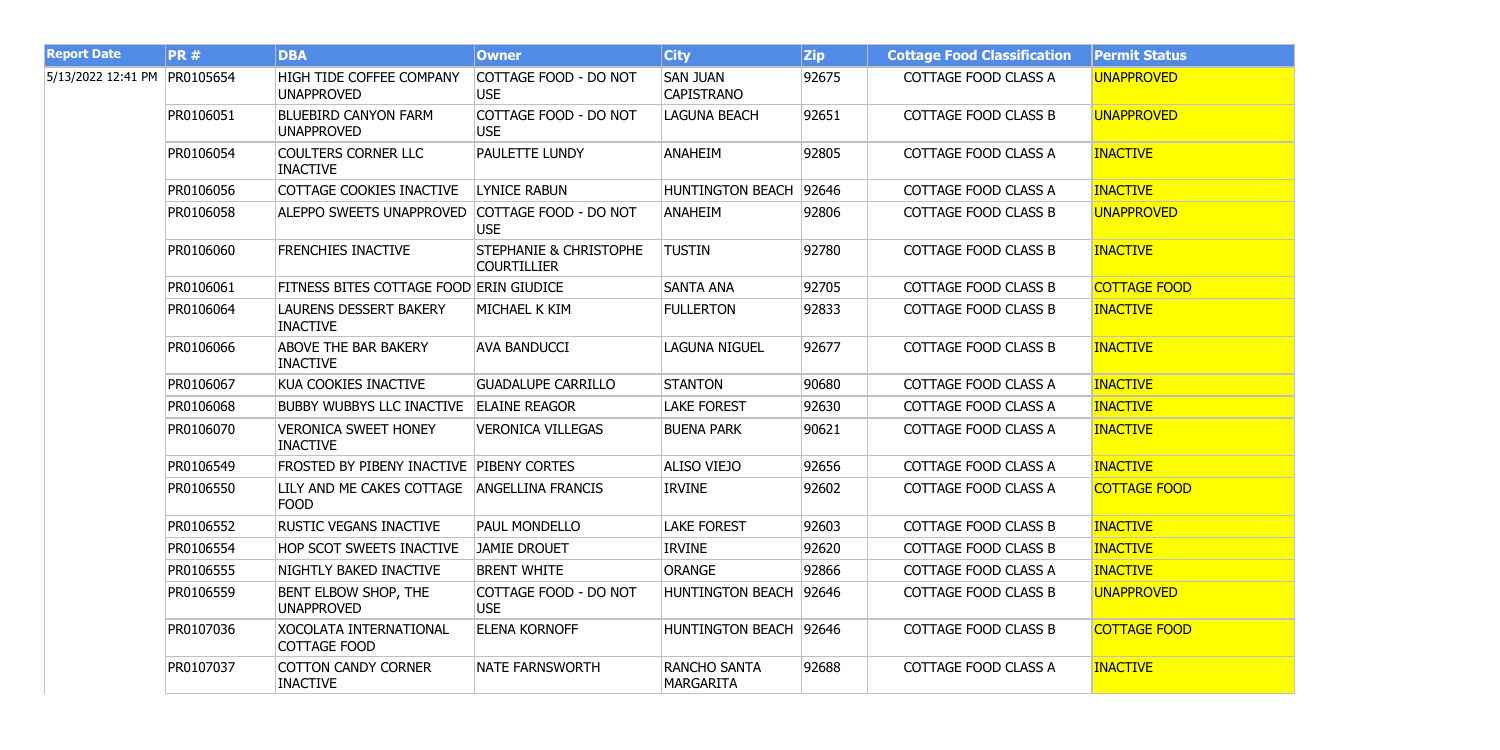| <b>Report Date</b>           | <b>PR#</b> | <b>DBA</b>                                                                                            | <b>Owner</b>                        | <b>City</b>             | <b>Zip</b> | <b>Cottage Food Classification</b> | <b>Permit Status</b>         |
|------------------------------|------------|-------------------------------------------------------------------------------------------------------|-------------------------------------|-------------------------|------------|------------------------------------|------------------------------|
| 5/13/2022 12:41 PM PR0107038 |            | <b>BIRDY BAKES COTTAGE FOOD</b>                                                                       | <b>ERIN GARCIA</b>                  | <b>LAKE FOREST</b>      | 92630      | COTTAGE FOOD CLASS A               | <b>COTTAGE FOOD</b>          |
|                              | PR0107039  | <b>SUGAR SWELL COOKIES</b><br><b>INACTIVE</b>                                                         | <b>DANIELLE GSOELL</b>              | <b>COSTA MESA</b>       | 92627      | COTTAGE FOOD CLASS A               | <b>INACTIVE</b>              |
|                              | PR0107041  | <b>MANOR HOUSE PANCAKE MIX</b><br><b>COTTAGE FOOD</b>                                                 | <b>SHELLY PASKOWITZ</b>             | <b>LAGUNA NIGUEL</b>    | 92677      | <b>COTTAGE FOOD CLASS B</b>        | <b>COTTAGE FOOD</b>          |
|                              | PR0107042  | <b>COAST 2 COAST CUPCAKES</b><br><b>INACTIVE</b>                                                      | <b>LORA HEBDA</b>                   | <b>LADERA RANCH</b>     | 92694      | COTTAGE FOOD CLASS A               | <b>INACTIVE</b>              |
|                              | PR0107043  | <b>SURF CITY COFFEE LLC</b><br>COTTAGE FOOD                                                           | <b>ANDREEA &amp; KELLY MOYES</b>    | <b>HUNTINGTON BEACH</b> | 92648      | <b>COTTAGE FOOD CLASS B</b>        | <b>COTTAGE FOOD</b>          |
|                              | PR0107045  | WOODEN CRATE CO, THE<br><b>INACTIVE</b>                                                               | <b>ANNETTE MORENO</b>               | <b>ANAHEIM</b>          | 92805      | COTTAGE FOOD CLASS B               | <b>INACTIVE</b>              |
|                              | PR0107046  | <b>JENNA BELLS INACTIVE</b>                                                                           | <b>JENNA BELL</b>                   | <b>ANAHEIM</b>          | 92804      | <b>COTTAGE FOOD CLASS A</b>        | <b>INACTIVE</b>              |
|                              | PR0107047  | <b>SCHWEETIES COTTAGE FOOD</b>                                                                        | <b>NINA GREVILLE</b>                | <b>ORANGE</b>           | 92866      | COTTAGE FOOD CLASS A               | <b>COTTAGE FOOD</b>          |
|                              | PR0107048  | QQ BALL INACTIVE COTTAGE<br><b>FOOD</b>                                                               | YU-NING MELODY TU                   | <b>IRVINE</b>           | 92603      | COTTAGE FOOD CLASS A               | <b>INACTIVE COTTAGE FOOD</b> |
|                              | PR0107302  | CHO BARS INACTIVE                                                                                     | ELIZANGELA PEREIRA                  | <b>SANTA ANA</b>        | 92707      | <b>COTTAGE FOOD CLASS A</b>        | <b>INACTIVE</b>              |
|                              | PR0107303  | <b>SWEET STREET BAKERY</b><br><b>INACTIVE</b>                                                         | SOUMI DE                            | <b>IRVINE</b>           | 92618      | COTTAGE FOOD CLASS A               | <b>INACTIVE</b>              |
|                              | PR0107305  | <b>SUSAN HOGUE UNAPPROVED</b>                                                                         | COTTAGE FOOD - DO NOT<br><b>USE</b> | <b>SAN CLEMENTE</b>     | 92672      | COTTAGE FOOD CLASS A               | <b>UNAPPROVED</b>            |
|                              | PR0107765  | <b>WARES DESSERT COTTAGE</b><br><b>FOOD</b>                                                           | <b>DANA WARE</b>                    | YORBA LINDA             | 92886      | <b>COTTAGE FOOD CLASS B</b>        | <b>COTTAGE FOOD</b>          |
|                              | PR0107768  | <b>HOWLING HATCH CHILI</b><br><b>INACTIVE</b>                                                         | JEFFREY VAN DOORNUM                 | <b>HUNTINGTON BEACH</b> | 92648      | <b>COTTAGE FOOD CLASS B</b>        | <b>INACTIVE</b>              |
|                              | PR0107769  | LISAS BISCOTTI INACTIVE                                                                               | <b>LISA M RUSSO</b>                 | <b>NEWPORT BEACH</b>    | 92660      | <b>COTTAGE FOOD CLASS B</b>        | <b>INACTIVE</b>              |
|                              | PR0107793  | <b>DEMETER BREAD &amp; PASTRY</b><br><b>INACTIVE</b>                                                  | <b>CHRISTINA NELSON</b>             | <b>ANAHEIM</b>          | 92805      | <b>COTTAGE FOOD CLASS B</b>        | <b>INACTIVE</b>              |
|                              | PR0107803  | SUGARED AND ICED INACTIVE SAMANTHA MYERS                                                              |                                     | <b>IRVINE</b>           | 92604      | <b>COTTAGE FOOD CLASS B</b>        | <b>INACTIVE</b>              |
|                              | PR0107807  | <b>BLIND BAKING INACTIVE</b>                                                                          | TINA L WOODS                        | <b>FULLERTON</b>        | 92831      | <b>COTTAGE FOOD CLASS A</b>        | <b>INACTIVE</b>              |
|                              | PR0107808  | SWEET SURRENDER SPECIALTY JULIE MARGRET THOMAS<br><b>DESSERTS AND PASTRIES</b><br><b>DUPLICATE PR</b> |                                     | <b>HUNTINGTON BEACH</b> | 92646      | COTTAGE FOOD CLASS A               | <b>DUPLICATE PR</b>          |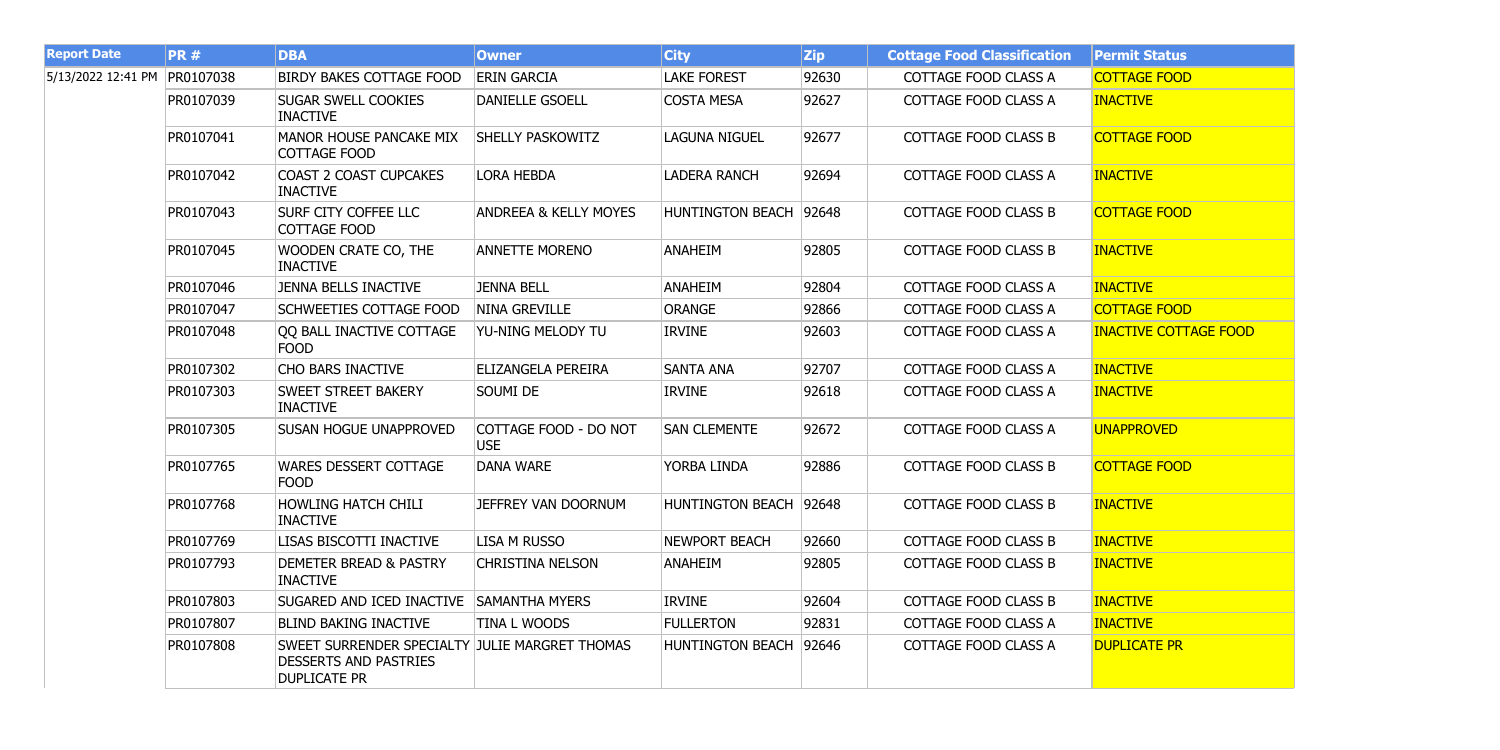| <b>Report Date</b>           | <b>PR#</b> | <b>DBA</b>                                            | <b>Owner</b>                                            | <b>City</b>             | <b>Zip</b>     | <b>Cottage Food Classification</b> | <b>Permit Status</b>     |
|------------------------------|------------|-------------------------------------------------------|---------------------------------------------------------|-------------------------|----------------|------------------------------------|--------------------------|
| 5/13/2022 12:41 PM PR0107870 |            | <b>RUMI FRESH ROASTERS</b><br><b>INACTIVE</b>         | <b>JENNY PAIK</b>                                       | <b>IRVINE</b>           | 92618          | COTTAGE FOOD CLASS A               | <b>INACTIVE</b>          |
|                              | PR0108092  | <b>RAECHALS CUSTOM COOKIES</b><br><b>INACTIVE</b>     | <b>RAECHAL CARRON</b>                                   | <b>TRABUCO CANYON</b>   | 92679          | <b>COTTAGE FOOD CLASS A</b>        | <b>INACTIVE</b>          |
|                              | PR0108123  | PAPER STREET CAKE INACTIVE TYLER APRIL SABER          |                                                         | <b>TUSTIN</b>           | 92782          | COTTAGE FOOD CLASS A               | <b>INACTIVE</b>          |
|                              | PR0108145  | SHUT YOUR PIE HOLE<br><b>INACTIVE</b>                 | <b>HILARY OCKEY &amp; CANDICE</b><br><b>GRAVEN</b>      | <b>COSTA MESA</b>       | 92627          | <b>COTTAGE FOOD CLASS A</b>        | <b>INACTIVE</b>          |
|                              | PR0108167  | <b>SWEET CHEEKS SUGAR</b><br><b>COOKIES INACTIVE</b>  | LINDSAY NICHOLSON                                       | <b>PLACENTIA</b>        | 92870          | COTTAGE FOOD CLASS A               | <b>INACTIVE</b>          |
|                              | PR0108196  | POMEGRANATE INACTIVE                                  | SAMAH BAAJ                                              | <b>IRVINE</b>           | 92618          | COTTAGE FOOD CLASS A               | <b>INACTIVE</b>          |
|                              | PR0108202  | <b>WORLD CAFE PENDING</b><br><b>APPROVAL</b>          | <b>PLANCHECK</b>                                        | <b>NEWPORT BEACH</b>    | 92663          | <b>COTTAGE FOOD CLASS B</b>        | <b>PENDING APPROVAL</b>  |
|                              | PR0108203  | THIRD MOON BAKERY<br><b>INACTIVE</b>                  | <b>AMANDA N MOORE</b>                                   | <b>ALISO VIEJO</b>      | 92656          | COTTAGE FOOD CLASS A               | <b>INACTIVE</b>          |
|                              | PR0108277  | KING ALMOND COTTAGE FOOD                              | MEHRI PAHLAVANI                                         | <b>IRVINE</b>           | 92606          | <b>COTTAGE FOOD CLASS B</b>        | <b>COTTAGE FOOD</b>      |
|                              | PR0108395  | <b>TASTY TREATS INACTIVE</b>                          | <b>SOSSAN TALL</b>                                      | <b>LAGUNA NIGUEL</b>    | 92677-<br>1252 | <b>COTTAGE FOOD CLASS B</b>        | <b>INACTIVE</b>          |
|                              | PR0108403  | <b>MACARON MON AMI INACTIVE</b>                       | <b>SHANNON DURBIN</b>                                   | <b>HUNTINGTON BEACH</b> | 92646          | COTTAGE FOOD CLASS A               | <b>INACTIVE</b>          |
|                              | PR0108404  | <b>RAY CAKES INACTIVE</b>                             | <b>RACHEL MCCORMICK</b>                                 | <b>IRVINE</b>           | 92618          | COTTAGE FOOD CLASS A               | <b>INACTIVE</b>          |
|                              | PR0108405  | <b>RYKER BOOBIE BITES</b><br><b>LACTATION COOKIES</b> | <b>KRISTA FENDRICK</b>                                  | <b>SAN CLEMENTE</b>     | 92672          | COTTAGE FOOD CLASS A               | <b>LACTATION COOKIES</b> |
|                              | PR0108479  | <b>ROSIE DELIGHTS INACTIVE</b>                        | <b>AMRITHABALA MANGALA &amp;</b><br><b>SARU JANAHAN</b> | <b>IRVINE</b>           | 92604          | COTTAGE FOOD CLASS A               | <b>INACTIVE</b>          |
|                              | PR0108490  | <b>NEXT TO FRESH INACTIVE</b>                         | <b>KIMBERLY WHISNER</b>                                 | <b>MISSION VIEJO</b>    | 92692          | COTTAGE FOOD CLASS A               | <b>INACTIVE</b>          |
|                              | PR0108492  | A CHAMPAGNE CELEBRATION<br><b>INACTIVE</b>            | <b>DARLENE KRING</b>                                    | <b>ANAHEIM</b>          | 92806          | COTTAGE FOOD CLASS A               | <b>INACTIVE</b>          |
|                              | PR0108561  | TASTE OF KABUL INACTIVE                               | <b>BAHANA ASHRAF</b>                                    | <b>IRVINE</b>           | 92618          | COTTAGE FOOD CLASS B               | <b>INACTIVE</b>          |
|                              | PR0108563  | KRAFTED KARAMEL INACTIVE                              | <b>GENEVA STONE</b>                                     | <b>SANTA ANA</b>        | 92705          | <b>COTTAGE FOOD CLASS B</b>        | <b>INACTIVE</b>          |
|                              | PR0108658  | <b>HARDWARE HOUSE KITCHEN</b><br><b>INACTIVE</b>      | <b>ANGELA SAMUELS &amp; WESLEY</b><br>MINICHIZILLO      | <b>COSTA MESA</b>       | 92627          | COTTAGE FOOD CLASS A               | <b>INACTIVE</b>          |
|                              | PR0108694  | PANTRY FAIRY BAKED GOODS,<br>THE INACTIVE             | <b>ERICA BENGEL</b>                                     | <b>LAKE FOREST</b>      | 92630          | COTTAGE FOOD CLASS A               | <b>INACTIVE</b>          |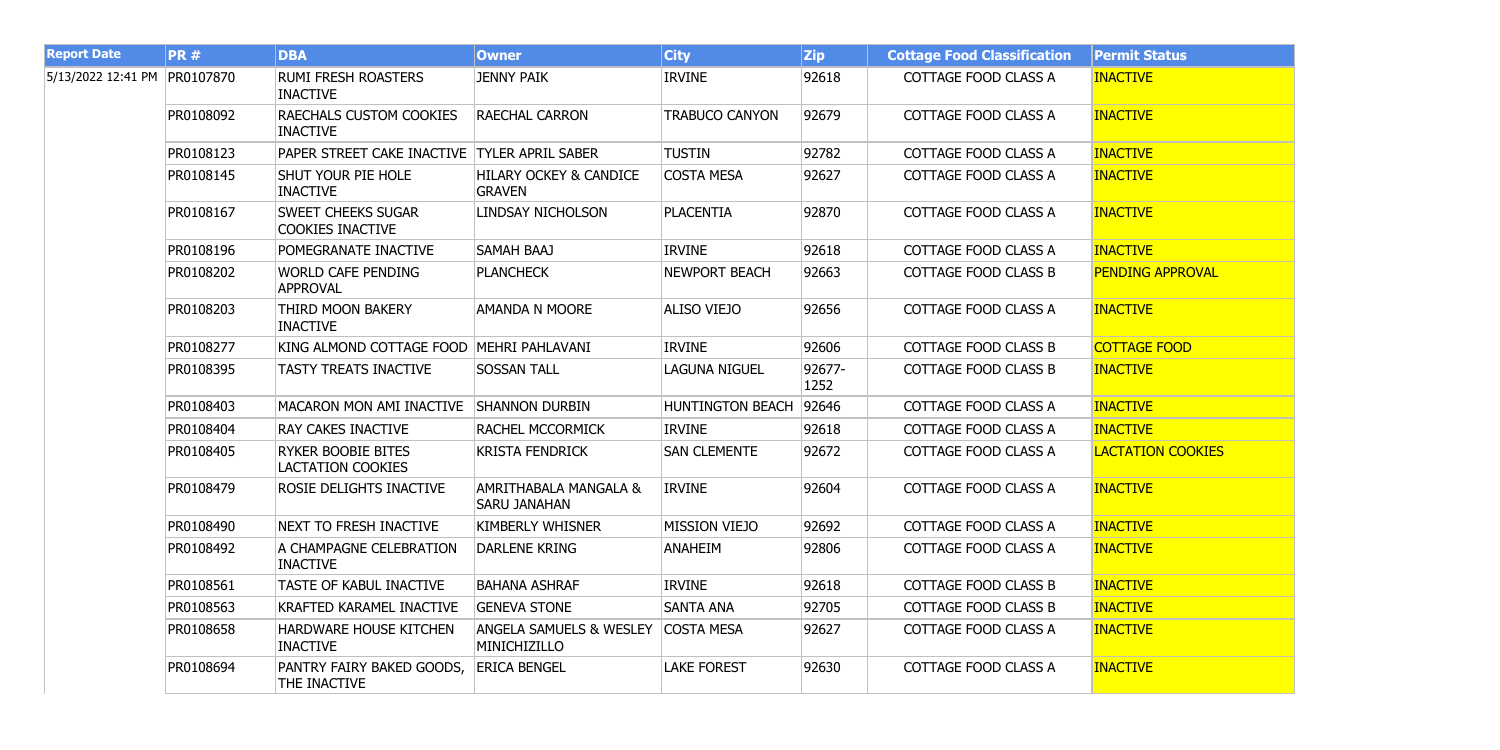| <b>Report Date</b>           | <b>PR#</b> | <b>DBA</b>                                                            | <b>Owner</b>                                        | <b>City</b>             | <b>Zip</b> | <b>Cottage Food Classification</b> | <b>Permit Status</b>           |
|------------------------------|------------|-----------------------------------------------------------------------|-----------------------------------------------------|-------------------------|------------|------------------------------------|--------------------------------|
| 5/13/2022 12:41 PM PR0108708 |            | AV FOODS LLC INACTIVE                                                 | ANZHELIKA VASYUTINSKAYA                             | <b>IRVINE</b>           | 92602      | <b>COTTAGE FOOD CLASS B</b>        | <b>INACTIVE</b>                |
|                              | PR0108717  | MISS RAES CAKES INACTIVE                                              | <b>RACHEL R HOLGUIN</b>                             | YORBA LINDA             | 92887      | <b>COTTAGE FOOD CLASS B</b>        | <b>INACTIVE</b>                |
|                              | PR0108905  | LULUS CAKE ART INACTIVE                                               | MICHELLE GRUNER                                     | LADERA RANCH            | 92694      | COTTAGE FOOD CLASS A               | <b>INACTIVE</b>                |
|                              | PR0108909  | <b>CORRINES CLASSIC</b><br><b>CREATIONS INACTIVE</b>                  | <b>CORRINE POWELL</b>                               | <b>WESTMINSTER</b>      | 92683      | COTTAGE FOOD CLASS A               | <b>INACTIVE</b>                |
|                              | PR0108919  | DIVINELY DIS INACTIVE                                                 | <b>DIANE FALLAN</b>                                 | <b>ALISO VIEJO</b>      | 92656      | COTTAGE FOOD CLASS A               | <b>INACTIVE</b>                |
|                              | PR0109321  | KETTLE ME UP INACTIVE                                                 | <b>VIRGIL BOSCOS</b>                                | <b>ANAHEIM</b>          | 92808      | <b>COTTAGE FOOD CLASS A</b>        | <b>INACTIVE</b>                |
|                              | PR0109333  | MADE WITH GLOVES INACTIVE                                             | JARED EARLY AND KEELY<br><b>HERSHENSOHN</b>         | <b>LAKE FOREST</b>      | 92630      | COTTAGE FOOD CLASS A               | <b>INACTIVE</b>                |
|                              | PR0109445  | NOT AS FAMOUS COOKIE<br><b>COMPANY INACTIVE</b>                       | NOT AS FAMOUS COOKIE<br><b>COMPANY</b>              | <b>IRVINE</b>           | 92618      | COTTAGE FOOD CLASS A               | <b>INACTIVE</b>                |
|                              | PR0109747  | <b>HONEY &amp; YOYO SWEETS &amp;</b><br>TREATS INACTIVE               | YLOIDA RAZO                                         | <b>ALISO VIEJO</b>      | 92656      | COTTAGE FOOD CLASS A               | <b>INACTIVE</b>                |
|                              | PR0109828  | <b>BIG ALS BAKERY INACTIVE</b>                                        | <b>ALLISON STRAUS</b>                               | <b>MISSION VIEJO</b>    | 92692      | <b>COTTAGE FOOD CLASS A</b>        | <b>INACTIVE</b>                |
|                              | PR0109887  | <b>BANDITOS ORGANICS</b><br><b>INACTIVE</b>                           | NICOLE JOHNSTON                                     | LAGUNA BEACH            | 92651      | <b>COTTAGE FOOD CLASS B</b>        | <b>INACTIVE</b>                |
|                              | PR0109888  | EAT TO HEAL INACTIVE                                                  | <b>JAIME FONTAINE NAPPI</b>                         | <b>NEWPORT COAST</b>    | 92657      | <b>COTTAGE FOOD CLASS A</b>        | <b>INACTIVE</b>                |
|                              | PR0109912  | <b>HOT MOON BAKED GOODS</b><br><b>INACTIVE</b>                        | <b>MEGAN JONES</b>                                  | <b>COSTA MESA</b>       | 92627      | <b>COTTAGE FOOD CLASS B</b>        | <b>INACTIVE</b>                |
|                              | PR0111202  | <b>SCRATCH KITCHEN, THE</b><br><b>INACTIVE</b>                        | <b>TONY GHOSN</b>                                   | <b>COSTA MESA</b>       | 92627      | <b>COTTAGE FOOD CLASS B</b>        | <b>INACTIVE</b>                |
|                              | PR0112359  | DAWN SUPERFOODS LLC<br><b>ACTIVE</b>                                  | <b>DAWN YORK</b>                                    | <b>HUNTINGTON BEACH</b> | 92647      | <b>COTTAGE FOOD CLASS B</b>        | <b>ACTIVE</b>                  |
|                              | PR0114467  | LUXE COOKIES COTTAGE FOOD CHRSTINA RAMSEY                             |                                                     | <b>LADERA RANCH</b>     | 92694      | <b>COTTAGE FOOD CLASS A</b>        | <b>COTTAGE FOOD</b>            |
|                              | PR0115107  | DANAS SWEETS AND TREATS<br>DANAS SWEETS AND TREATS                    | <b>SILVIU AND DANA</b><br><b>ARDELEANU</b>          | <b>PLACENTIA</b>        | 92870      | COTTAGE FOOD CLASS B               | <b>DANAS SWEETS AND TREATS</b> |
|                              | PR0115214  | ZOES SWEET KETO BLISS ZOES KATHERINE MOORE<br><b>SWEET KETO BLISS</b> |                                                     | <b>ORANGE</b>           | 92865      | COTTAGE FOOD CLASS A               | <b>ZOES SWEET KETO BLISS</b>   |
|                              | PR0115215  | JJ & AJ FOODS AND EVENTS JJ<br>AND AJ FOODS                           | <b>LEILA ALZEGHET &amp; TAREK</b><br><b>JABBOUR</b> | <b>CYPRESS</b>          | 90630      | COTTAGE FOOD CLASS A               | <b>JJ AND AJ FOODS</b>         |
|                              | PR0115250  | SKINNY PUF SKINNY PUF                                                 | JC1 WISE CORPORATION                                | <b>FULLERTON</b>        | 92835      | COTTAGE FOOD CLASS A               | <b>SKINNY PUF</b>              |
|                              | PR0115251  | ASK A WIZARD ASK A WIZARD                                             | <b>ASK A WIZARD LLC</b>                             | <b>FULLERTON</b>        | 92833      | COTTAGE FOOD CLASS A               | <b>ASK A WIZARD</b>            |